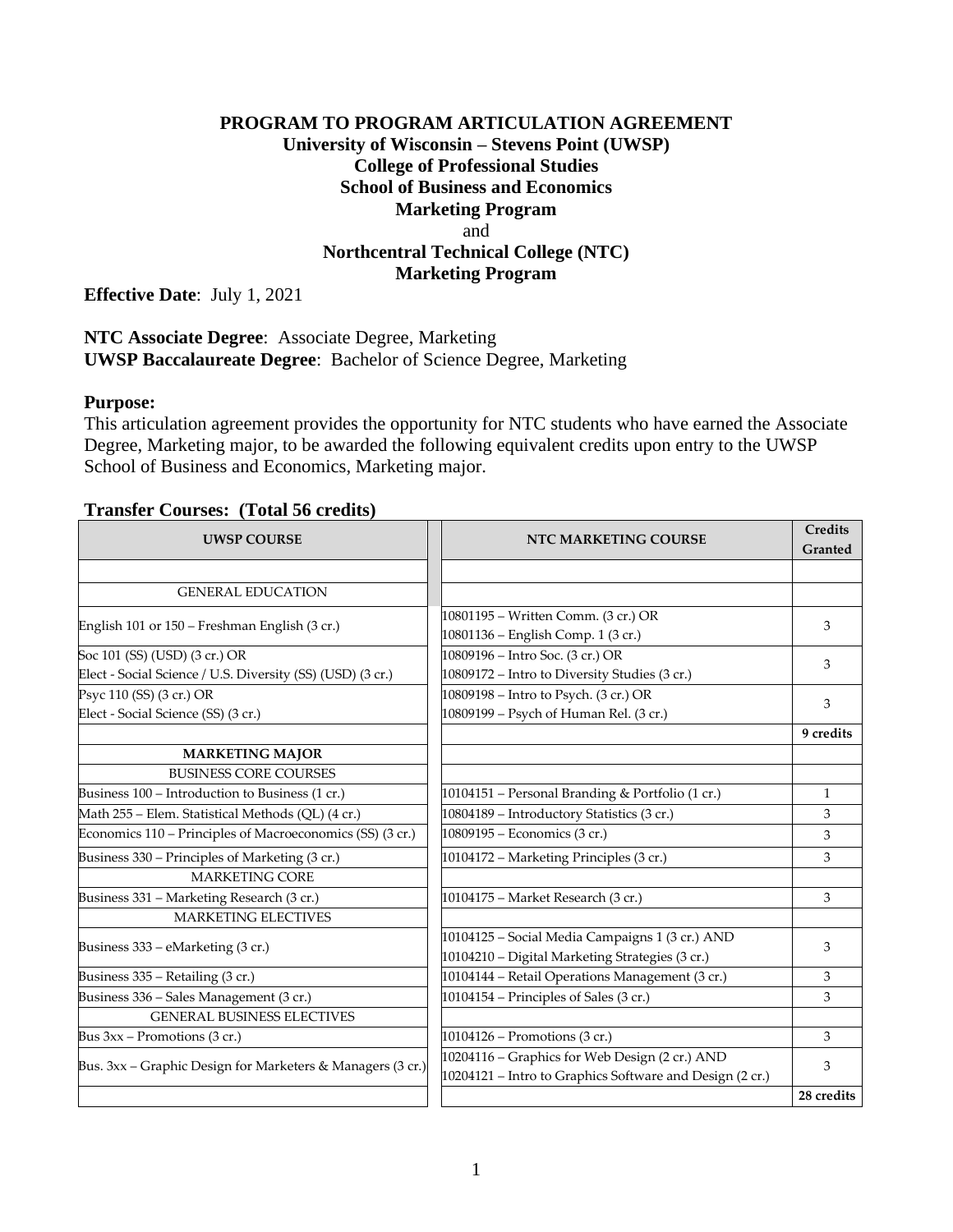| <b>GENERAL UWSP ELECTIVES</b>                            |                                                           |            |
|----------------------------------------------------------|-----------------------------------------------------------|------------|
| Bus 3xx - Marketing Management (3 cr.)                   | 10104171 – Marketing Management (3 cr.)                   | 3          |
| Bus 3xx – Advanced Sales (3 cr.)                         | 10104185 - Advanced Sales (3 cr.)                         | 3          |
| Bus 2xx – Introduction to Mass Communication (3 cr.)     | 10801141 – Introduction to Mass Communication (3 cr.)     | 3          |
| Bus 2xx - Retailing and Merchandising Principles (2 cr.) | 10104208 – Retailing and Merchandising Principles (2 cr.) |            |
| Bus 2xx – Video for Social Media (2 cr.)                 | 10206160 – Video for Social Media (2 cr.)                 |            |
| Bus 2xx – Customer Service (2 cr.)                       | 10104103 - Customer Service (2 cr.)                       | っ          |
| Bus 2xx - Marketing Presentations (1 cr.)                | 10104184 - Marketing Presentations (1 cr.)                |            |
| Bus $1xx$ – Excel Level 1 (1 cr.)                        | 10103242 - Excel Level 1 (1 cr.)                          |            |
| Bus 1xx - Powerpoint Level 1 (1 cr.)                     | 10103241 - Powerpoint Level 1 (1 cr.)                     |            |
| Bus 1xx – Customer Relationship Management (1 cr.)       | 10104207 – Customer Relationship Management (1 cr.)       |            |
|                                                          |                                                           | 19 credits |
|                                                          |                                                           |            |
|                                                          | <b>ITOTAL TRANSFERRED CREDITS</b>                         | 56         |

# **REQUIRED COURSES: (Total 71-77 credits)**

The following coursework will be required to obtain the Bachelor of Science in Marketing:

| <b>UWSP REQUIREMENT</b>                             | <b>UWSP COURSE</b>                            | <b>Credits</b> |
|-----------------------------------------------------|-----------------------------------------------|----------------|
|                                                     |                                               |                |
| <b>GENERAL EDUCATION</b>                            |                                               |                |
| <b>Written Communication</b>                        | Engl 202 - Sophomore English                  | 3              |
| Oral Communication                                  | Comm 101 - Fundamentals of Oral Communication | 3              |
| Wellness                                            | Choose from designated classes                | $\mathbf{1}$   |
| Arts (ART)                                          | Choose from designated classes                | 3              |
| Humanities (HU)                                     | Choose from designated classes                | 3              |
| Historical Perspectives (HP)                        | Choose from designated classes                | 3              |
| Natural Sciences (NS)                               | Choose from designated classes                | 3              |
| Additional ART/HU/HP/NS                             | Choose from designated classes                | 3              |
| Global Awareness (GA)                               | Can be satisfied with above classwork         | $0 - 3$        |
| Environmental Responsibility (ER)                   | Can be satisfied with above classwork         | $0 - 3$        |
|                                                     |                                               |                |
|                                                     |                                               | 22-28 credits  |
| <b>MARKETING MAJOR</b>                              |                                               |                |
| <b>BUSINESS CORE COURSES</b>                        |                                               |                |
| Math for Social Sciences or Applied Calculus        | Math 109 or 111 <sup>*</sup>                  | 4              |
| Principles of Microeconomics (SS)                   | Econ 111                                      | 3              |
| Introduction to Financial Accounting                | Acct 210                                      | 3              |
| Introduction to Managerial Accounting               | Acct 211                                      | 3              |
| Written Communication for the Business Professional | <b>Bus 300</b>                                | 3              |
| Oral Communication for the Business Professional    | Bus 301                                       | 3              |
| Organizational Behavior                             | <b>Bus 325</b>                                | 3              |
| <b>Business Law and Ethics</b>                      | Bus 340                                       | 3              |
| Principles of Finance                               | <b>Bus 350</b>                                | 3              |
| Principles of Production                            | Bus 360                                       | 3              |
| Management Information Systems                      | <b>Bus 370</b>                                | 3              |
| Principles of Business Analytics                    | <b>Bus 380</b>                                | 3              |
| Internship (EL)                                     | <b>Bus 497</b>                                | 3              |
| Management Capstone                                 | Bus 480                                       | 3              |
| <b>MARKETING CORE</b>                               |                                               |                |
| <b>Buyer Behavior</b>                               | <b>Bus 337</b>                                | 3              |